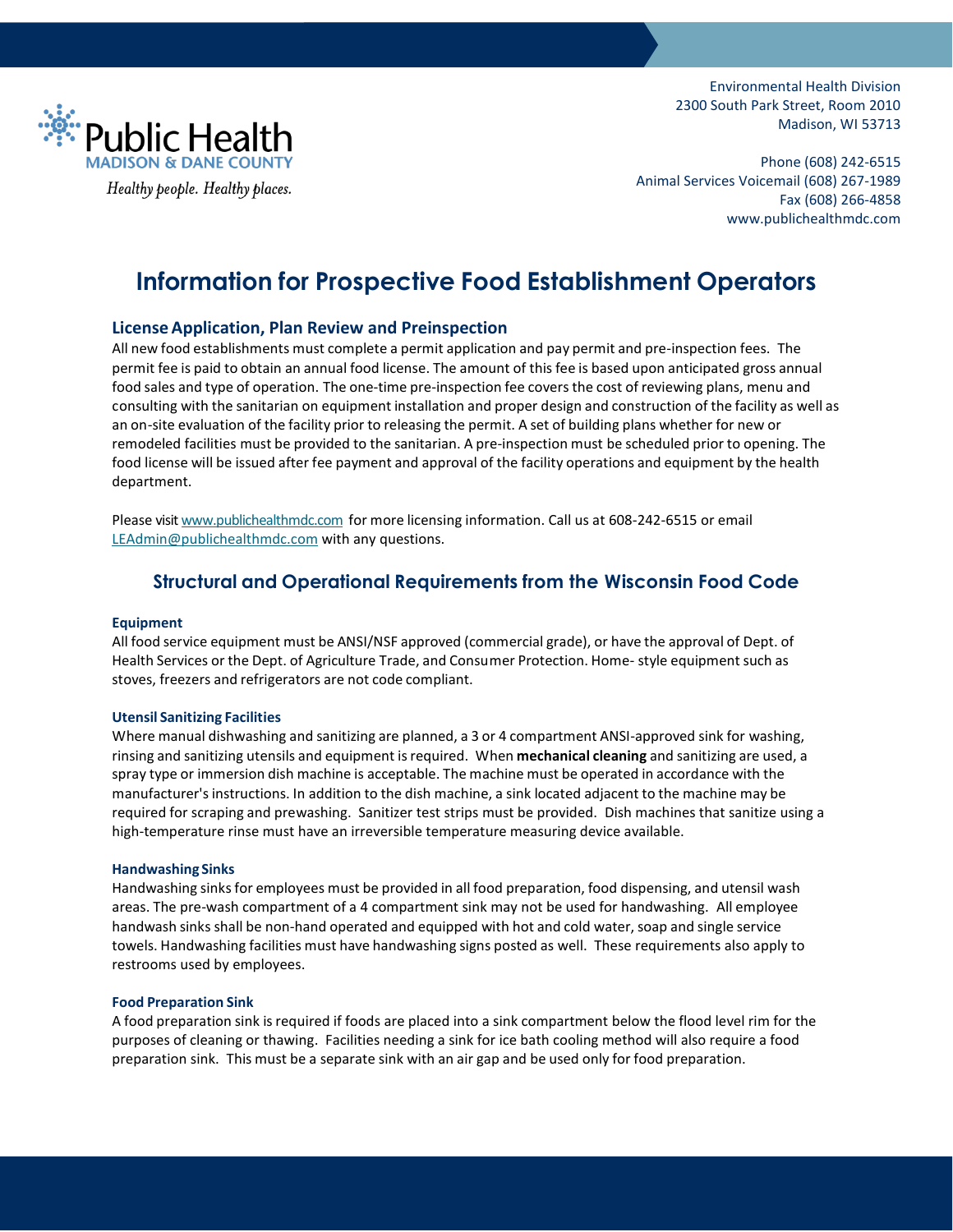#### **Utility Cleaning Facility (Mop Sink)**

A utility sink or curbed cleaning facility with a floor drain shall be provided and used for cleaning mops and disposing of wastewater. Appropriate backflow prevention device is required.

**Note**: Allsinks must be provided with hot and cold potable water under pressure through a mixing valve faucet.

### **Floors, Walls and Ceilings: Food Preparation, Food Storage, Utensil Washing and Restroom Areas**

The floors, walls and ceilings in these areas shall be constructed of a smooth, durable, nonabsorbent, and easily cleanable material. Acceptable flooring in these areas are commercial type vinyl tile, quarry tile or sealed cement. Carpeted or wooden floors are not acceptable. At the junction of the floors and walls, an impervious coved base is required (minimum 4 inches high). Acoustical ceiling tiles are not allowed in these areas.

#### **Ventilation Hood/Grease Filters & Grease Interceptor/Trap**

An approved ventilation hood system with grease filters and a fire suppression system are required over all grease producing equipment. When grease-producing foods are prepared, a grease interceptor must be provided. Facilities on public sewer require an interior or exterior interceptor. All private sewage systems require an exterior grease interceptor. Consult with a licensed plumber to properly size and locate the grease interceptor. Consult with your local building inspector and/or fire inspector regarding specific ventilation hood, fire suppression and grease interceptor requirements.

#### **Restrooms**

Consult with your local Building Inspector for specific restroom requirements. If the employees will use the public restroom, at least one handwash sink must be equipped with a non-hand operated faucet (see previous Handwashing Sink section for other requirements). Restrooms must be located so that it is not necessary for patrons using the facilities to pass through food preparation, food storage or utensil washing areas. Restroom doors must be self-closing.

#### **Home-basedbusinesses**

Food operations conducted on the property of a person's home must be completely separated from the home's living and sleeping areas by complete partitioning and self-closing doors(ie. separate kitchen, equipment and storage for business use than for home use).

#### **Certified Food Manager/Demonstration of Knowledge**

At least one manager or employee with supervisory responsibility of a food establishment serving unpackaged foods shall be certified as a food protection manager within 90 days of opening. The person in charge is required to demonstrate to the regulatory authority, upon request, knowledge of foodborne disease prevention asit relates to their specific food processes and general food code requirements.

#### **Bare Hand Contact**

Bare hand contact with ready-to-eat foods is prohibited. Deli paper, single-use gloves, tongs or othersuitable utensils may be used to handle ready-to-eat foods.

#### **Date marking**

Ready-to-eat foods that must be stored hot or cold for safety that are kept for more than 24 hours once opened or prepared must be labeled with a use-by date or preparation date. These products must be discarded after 7 days when held at 41°F or less.